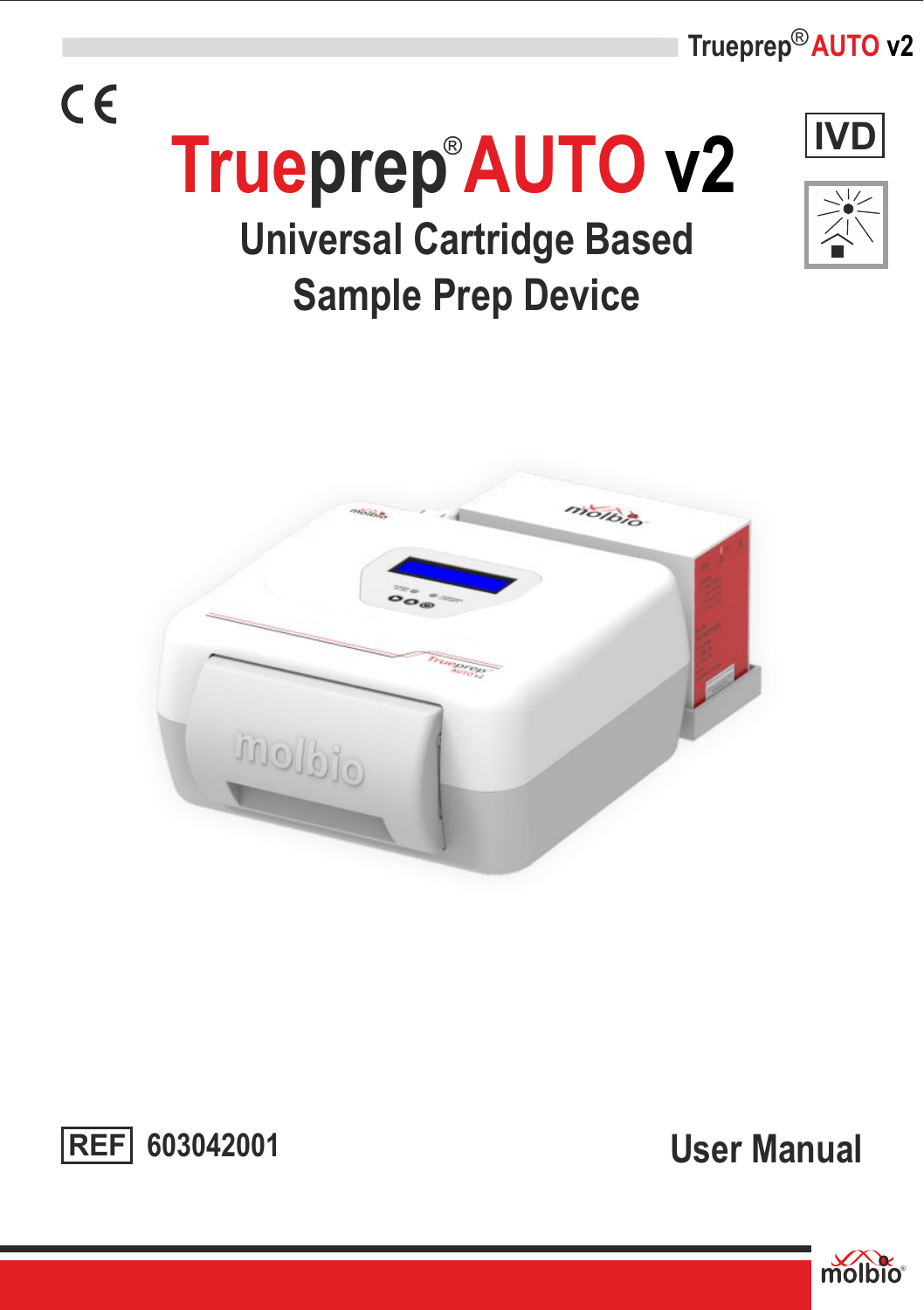### **TABLE OF CONTENTS**

|                | <b>Table of Contents</b>                                             | 1  |
|----------------|----------------------------------------------------------------------|----|
|                | <b>Table of Figures</b>                                              | 2  |
|                | <b>Introduction</b>                                                  | 3  |
| $\overline{2}$ | Installation                                                         | 4  |
| 2.1            | <b>Installation Precautions</b>                                      | 4  |
| 2.2            | <b>Environmental Requirements</b>                                    | 4  |
| 3              | Specifications                                                       | 4  |
| 4              | <b>Precautions</b>                                                   | 4  |
| 5              | <b>Materials Required</b>                                            | 5  |
| 5.1            | Contents                                                             | 5  |
| 5.2            | Materials Required but not provided with device                      | 5  |
| 6 <sup>°</sup> | The Trueprep <sup>®</sup> AUTO v2                                    | 5  |
| 6.1A           | <b>Top Panel View</b>                                                | 5  |
| 6.1B           | <b>Back Panel View</b>                                               | 6  |
| 6.2            | The Cartridge                                                        | 6  |
| $\overline{7}$ | Using the Trueprep® AUTO v2                                          | 7  |
| 7.1            | Charging/Using the Trueprep <sup>®</sup> AUTO v2 with the AC Adapter | 7  |
| 7.2            | Plugging in the reagent bottles                                      | 8  |
| 7.3            | Switching ON/OFF the Trueprep® AUTO v2                               | 11 |
| 7.4            | Placing the Cartridge in the device and starting the run             | 11 |
| 8              | Errors, Alerts and Maintenance                                       | 14 |
| 8.1            | <b>Error Messages</b>                                                | 14 |
| 8.2            | <b>User Menu</b>                                                     | 17 |
| 8.3            | Maintenance                                                          | 19 |

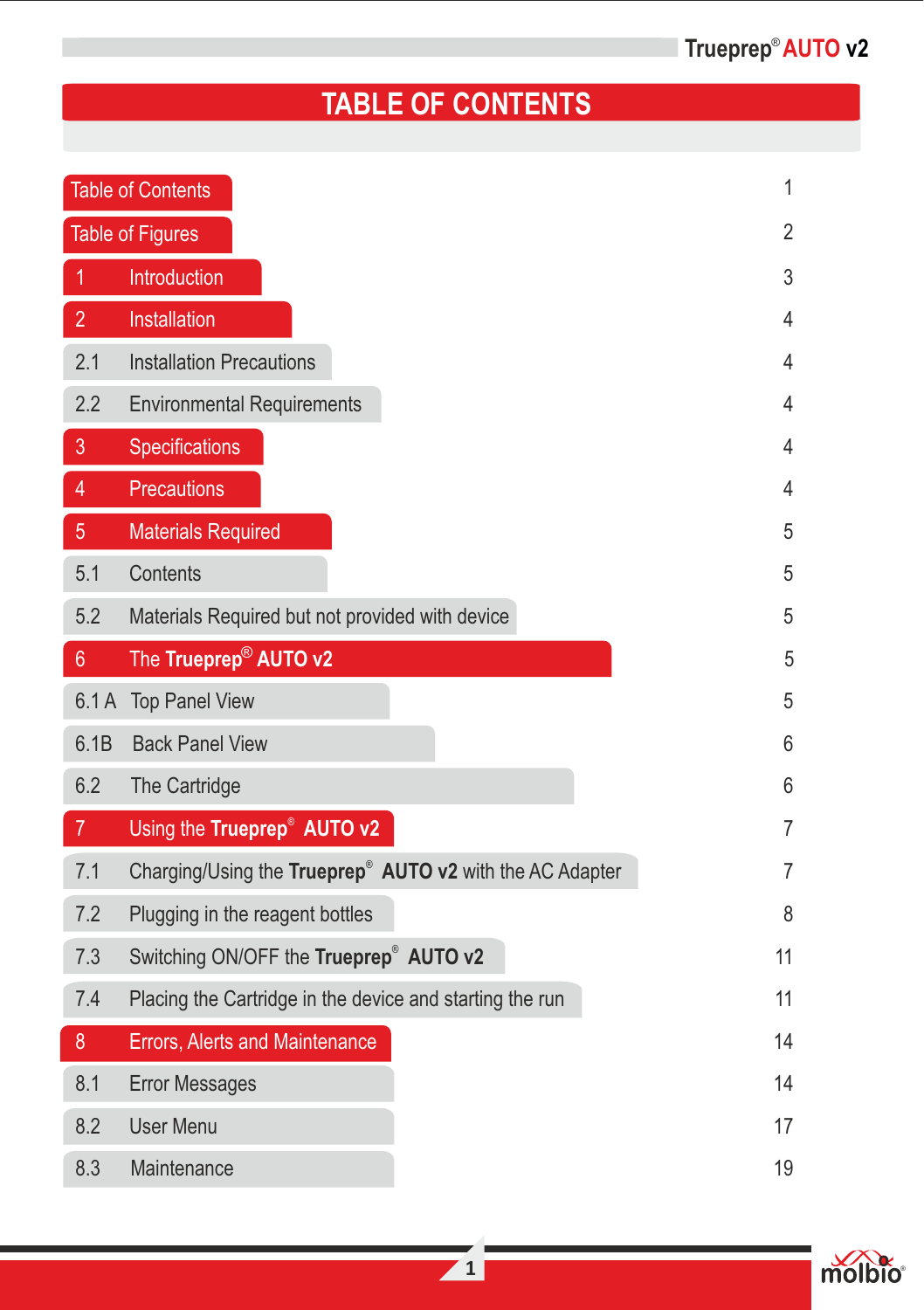### **TABLE OF FIGURES**

| 1: The Trueprep® AUTO v2 Top View, with cartridge holder<br><b>Figure</b><br>shown in the front panel                                                                                                                               | 5  |
|-------------------------------------------------------------------------------------------------------------------------------------------------------------------------------------------------------------------------------------|----|
| 2: The Trueprep® AUTO v2 device Back Panel with Reagent Pack of the<br><b>Figure</b><br>Trueprep <sup>®</sup> AUTO v2 Universal Cartridge Based Sample Prep Kit                                                                     | 6  |
| 3: Disposable Trueprep® AUTO v2 cartridge for sample processing<br>Figure                                                                                                                                                           | 6  |
| 4: Low battery LED glowing red<br>Figure                                                                                                                                                                                            | 7  |
| Figure<br>5: The Charging Port in right hand side of the<br>Back Panel of the Trueprep® AUTO v2                                                                                                                                     | 8  |
| Figure<br>6: The Blue Charging LED Indicator Glowing                                                                                                                                                                                | 8  |
| 7: The Trueprep® AUTO v2 Back Panel, with tubing and caps for plugging in<br>Figure<br>reagent bottles from the Reagent Pack of 25T pack size of the Trueprep <sup>®</sup><br><b>AUTO</b> Universal Cartridge Based Sample Prep Kit | 9  |
| Figure 8: The Trueprep <sup>®</sup> AUTO v2 device Back Panel with Reagent Pack (50T) of<br>the Trueprep® AUTO v2 Universal Cartridge Based Sample Prep Kit                                                                         | 9  |
| 9: Reagent Reset Card for 50 Tests Pack size<br>Figure                                                                                                                                                                              | 10 |
| Figure 10: The cartridge holder opened after eject button is pressed                                                                                                                                                                | 11 |
| Figure 11: Cartridge being placed in cartridge holder                                                                                                                                                                               | 12 |
| Figure 12: Cartridge placed in cartridge holder in correct orientation                                                                                                                                                              | 12 |
| Figure 13: Replaceable tray in cartridge holder                                                                                                                                                                                     | 13 |
| Figure 14: Removal of Replaceable Tray from cartridge holder                                                                                                                                                                        | 13 |
| Figure 15: Replacement of discarded Replaceable tray with new                                                                                                                                                                       | 14 |

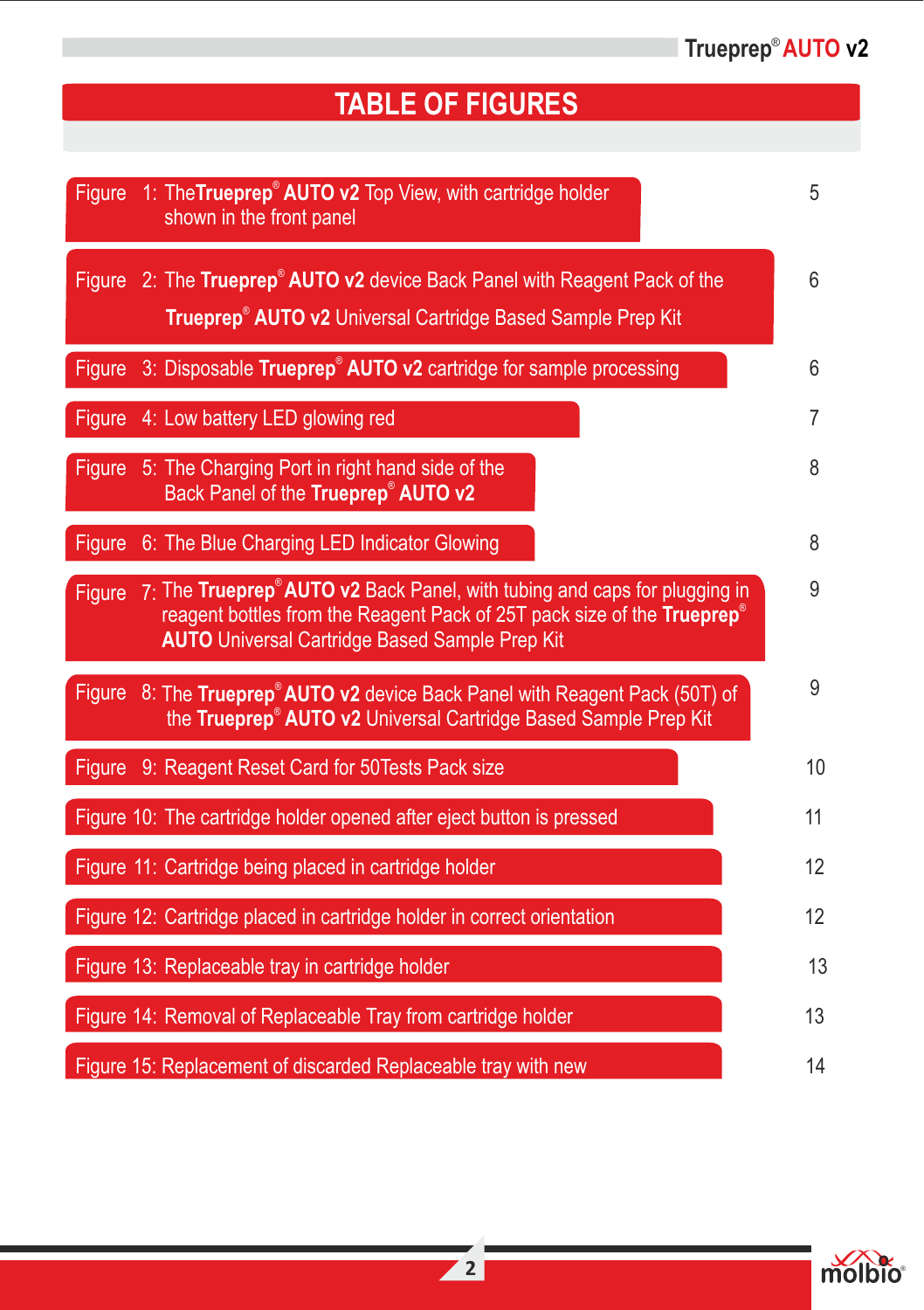#### **1. Introduction**

#### ® **1.1 The Trueprep AUTO v2 Universal Cartridge Based Sample Prep Device**

Testing for infectious diseases by detecting the pathogens nucleic acids using nucleic acid amplification methods is a highly specific and sensitive diagnostic tool. Molbio's Truelab<sup>®</sup> micro PCR System is a nucleic acid amplification platform that works on Real Time Polymerase Chain Reaction (PCR) technology that enables near patient diagnosis through disposable, disease specific micro PCR chips and a portable, automated **Truelab**® Real Time micro PCR analyzer.

The PCR process necessitates the extraction and purification of nucleic acids from clinical ® specimens to free it from potential PCR inhibitors. The **Trueprep AUTO v2 Universal**  ® **Cartridge Based Sample Prep Device** together with **Trueprep AUTO v2 Universal Cartridge Based Sample Prep Kit** provides an easy method of nucleic acid extraction and purification.

Trueprep<sup>®</sup> AUTO v2 Universal Cartridge Based Sample Prep Device is light weight and portable and operates on mains and/or re-chargeable battery. It is capable of performing upto 16 sample extractions with one recharge and is fully automatic, with minimal hands on time.

The cartridge based extraction process is quick, reliable, and efficient and does not require highly skilled personnel to carry out the extraction process. All the waste from processing of the sample is contained within the cartridge dump area thus posing no risk from potentially biohazardous material.

The device has a universal protocol and can work with all kinds of samples such as sputum, BAL, whole blood, serum, plasma, tissue, stool, urine, CSF, pleural fluid, lymph node aspirate, pus, peritoneal fluid, saliva, swab specimens and culture specimen.

#### **1.2 Principle**

The Trueprep<sup>®</sup> AUTO v2 is an electromechanical system pre-programmed to sequentially heat, mix and add reagents to the contents of the cartridge placed in the cartridge holder and has a 2 - line LCD screen that displays the status.

Specimen pre-treated with lysis reagent is added to the sample chamber of the cartridge which is then placed in the cartridge holder of the device. Sample processing is initiated upon pressing the start button on the device, through an automatic pre-programmed process wherein nucleic acids released by chemical and thermal lysis of cells bind to the proprietary matrix in the matrix chamber. In subsequent steps, the captured nucleic acids are washed with buffers to remove the PCR inhibitors and finally eluted from the matrix using the elution buffer. At the end the cartridge is automatically ejected and the elute containing purified nucleic acids is then collected from the elute chamber for further analysis.

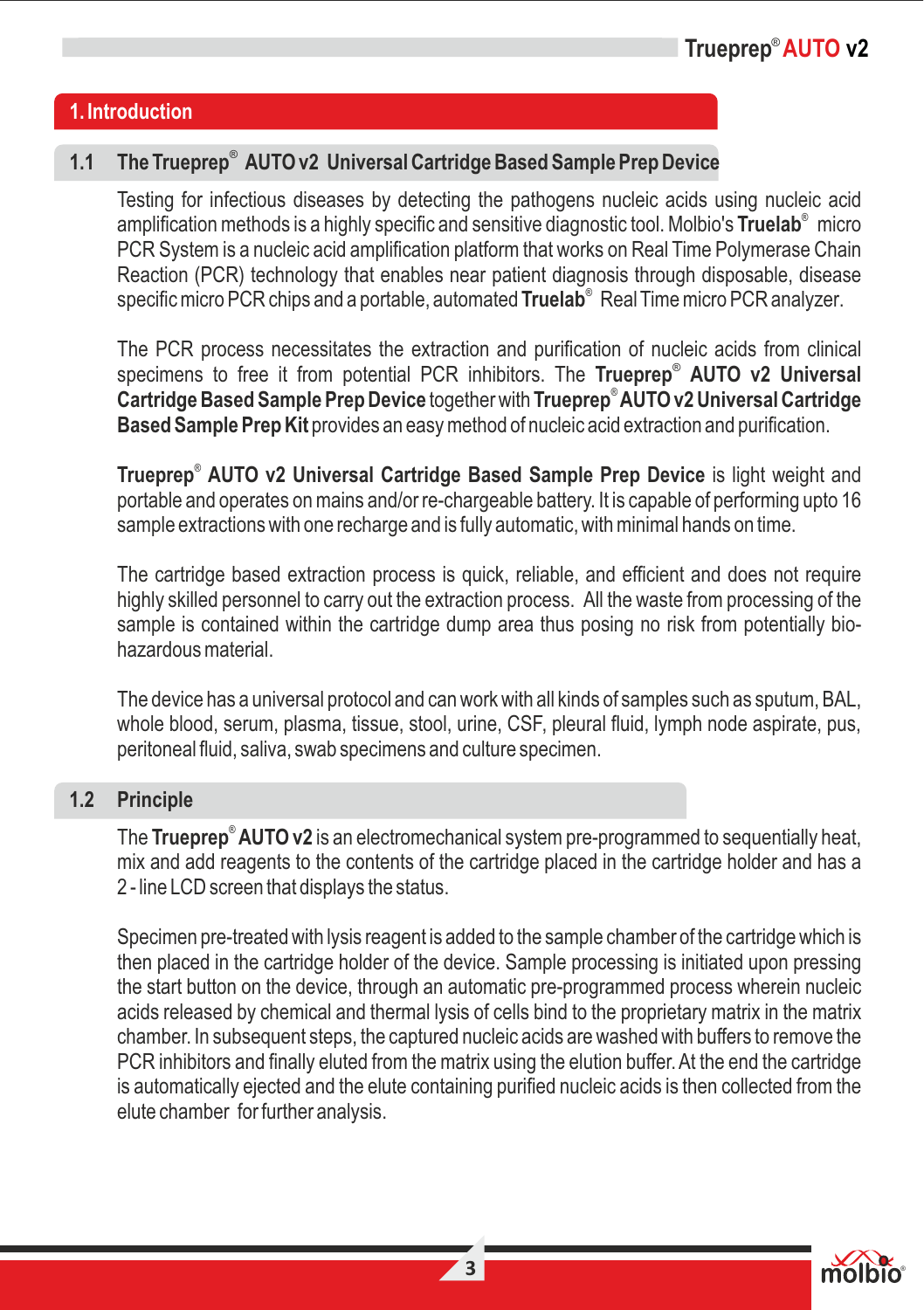#### **2 Installation**

#### **2.1 Installation Precautions**

Do not install the **Trueprep<sup>®</sup> AUTO v2** next to instruments that may cause vibrations or electromagnetic interference.

Do not store the Trueprep<sup>®</sup> AUTO v2 in the path of direct sunlight or use it close to any radiating or heating apparatus, such as a conventional oven, hot plate or infrared lamp.

Do not store the Trueprep<sup>®</sup> AUTO v2 in an atmosphere of potentially explosive liquids, vapors and gas.

Always place the **Trueprep® AUTO v2** on a flat surface in an upright position.

#### **2.2 Environmental Requirement**

The **Trueprep** $^\circ$  **AUTO v2** has been designed to operate safely within the following environment specifications:

Room temperatures ( between 15°C to 45°C ) Relative Humidity (RH) between 10% –90% (non-condensing) The unit should be stored on a flat, dry surface.

#### **3 Specifications**

| Trueprep® AUTO v2 Device |                                                         |  |  |
|--------------------------|---------------------------------------------------------|--|--|
| Principle                | Proprietary matrix-based extraction                     |  |  |
| Operation                | <b>Fully Automatic</b>                                  |  |  |
| Display Screen           | 2 line alphanumeric LCD                                 |  |  |
| Power                    | Rechargeable Lithium Ion Battery Pack 7.4 V, 8.7 Ah     |  |  |
|                          | External AC/DC adaptor: Input 1.5A, 100/240V, 50/60 Hz; |  |  |
|                          | Output 10V, 4.5A                                        |  |  |
| Weight                   | 2.75 kgs                                                |  |  |
| <b>Size</b>              | 215 x 235 x 115 mm                                      |  |  |
| Software                 | Proprietary firmware                                    |  |  |
| Operating environment    | Temperature 15 - 45°C, RH: 10 -90%                      |  |  |

"Trueprep<sup>®</sup> AUTO v2 complies with the emission and immunity requirements described in IEC 61326 series".

#### **4 Precautions**

Check for Low Battery before using the Trueprep<sup>®</sup> AUTO v2 (see section 7.1)

Insert and remove the cartridge gently from the holder, use of excessive force could damage it.

Do not spill liquids inside the cartridge holder

Do not perform an extraction in the presence of reactive vapours (e.g., from sodium hypochlorite, acids, alkalis or aldehydes) or dust.

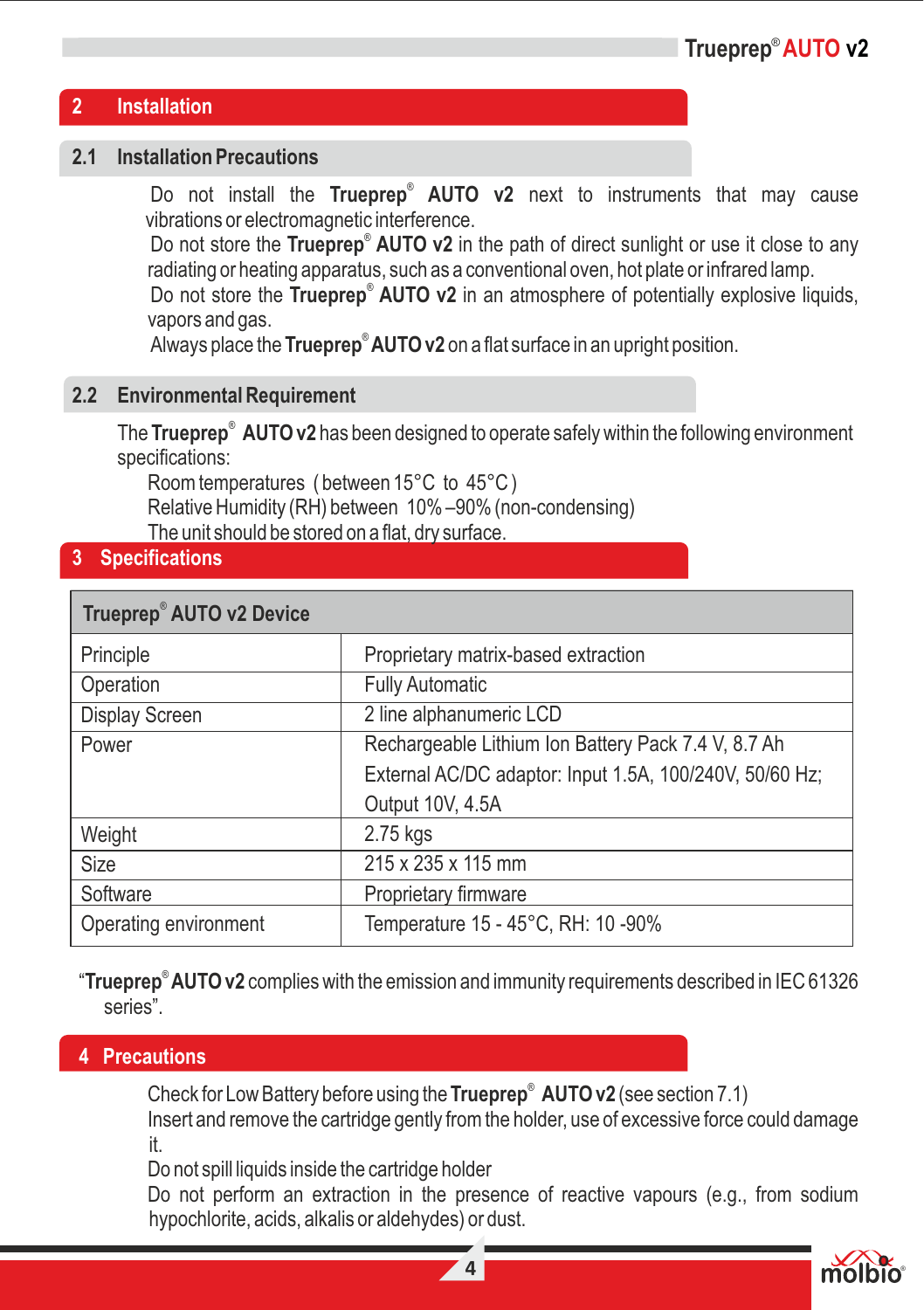#### **5 Materials Required**

#### 5.1 Contents

**Trueprep<sup>®</sup> AUTO v2** Universal Cartridge Based Sample Prep Device (REF603042001) AC Adapter (SMPS) with power cord to power -1No.

**Trueprep<sup>®</sup>** Replaceable tray for cartridge holder (REF603090001)- 25 Nos.

**Trueprep**<sup>®</sup> Cartridge Stand (REF603100001) - 1No.

**Trueprep**<sup>®</sup> Reagent Pack holder (REF603160001) - 1No.

® **Trueprep AUTO v2** Plug-in connector for 25TReagent Bottle Pack/Flush (REF604090001) - 1No.

User Manual -1No.

5.2 Materials Required but not provided with Device

**Trueprep<sup>®</sup> AUTO v2** Universal Cartridge Based Sample Prep Device compatible with :

® **Trueprep AUTO/AUTO v2** Universal Cartridge Based Sample Prep Kit (REF60203AR25/

REF60207AR50) consisting of

Universal Reagent Pack (25/50 tests) Universal Cartridge Pack (25/50 Nos.) Disposable transfer pipette graduated (25x3ml/50x3ml) Package insert (1 No.)



Figure 1 : The Trueprep<sup>®</sup> AUTO v2 Top View, with cartridge holder shown in the front panel ® The **Power** button switches on and switches off the **Trueprep AUTO v2** The **Eject** button opens the cartridge holder The **Start** button is used to begin sample processing

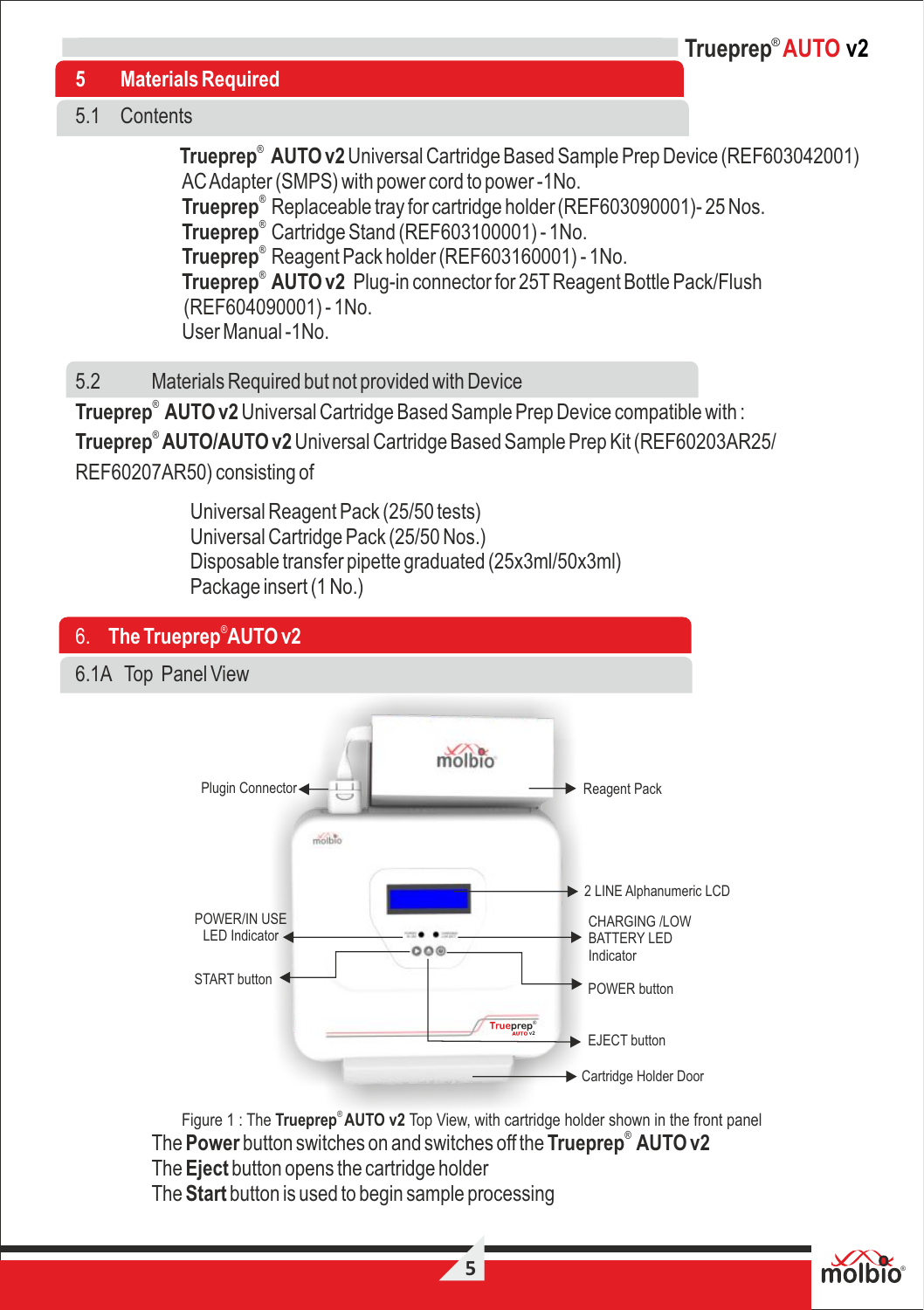® The Power/In Use LED Indicator will glow when the**Trueprep AUTO v2** is switched on and when it is in use.

- i) It will glow red and blink continuously when the Trueprep<sup>®</sup> AUTO v2 is switched on and waiting for user input
- ii) It will glow red continuously when it is in use

® The Charging/Low Battery LED Indicator will glow when the **Trueprep AUTO v2** battery is low and when it is being charged using the power cable.

- i) It will glow red when the battery is low and needs to be charged
- ii) It will glow blue when the **Trueprep<sup>®</sup> AUTO v2** is being charged

#### 6.1B Back Panel View



Figure 2: The **Trueprep<sup>®</sup> AUTO v2** device Back Panel with Reagent Pack of the Trueprep<sup>®</sup> AUTO v2 Universal Cartridge Based Sample Prep Kit

#### **6.2 The Cartridge**

Samples are processed on disposable, single-use cartridges that are inserted into the cartridge holder. These cartridges come pre-loaded with Internal Positive Control and only require the addition of pre-treated sample to the sample chamber for processing on the Trueprep<sup>®</sup> AUTO **v2**.



Figure 3: Disposable Trueprep<sup>®</sup> AUTO v2 cartridge for sample processing

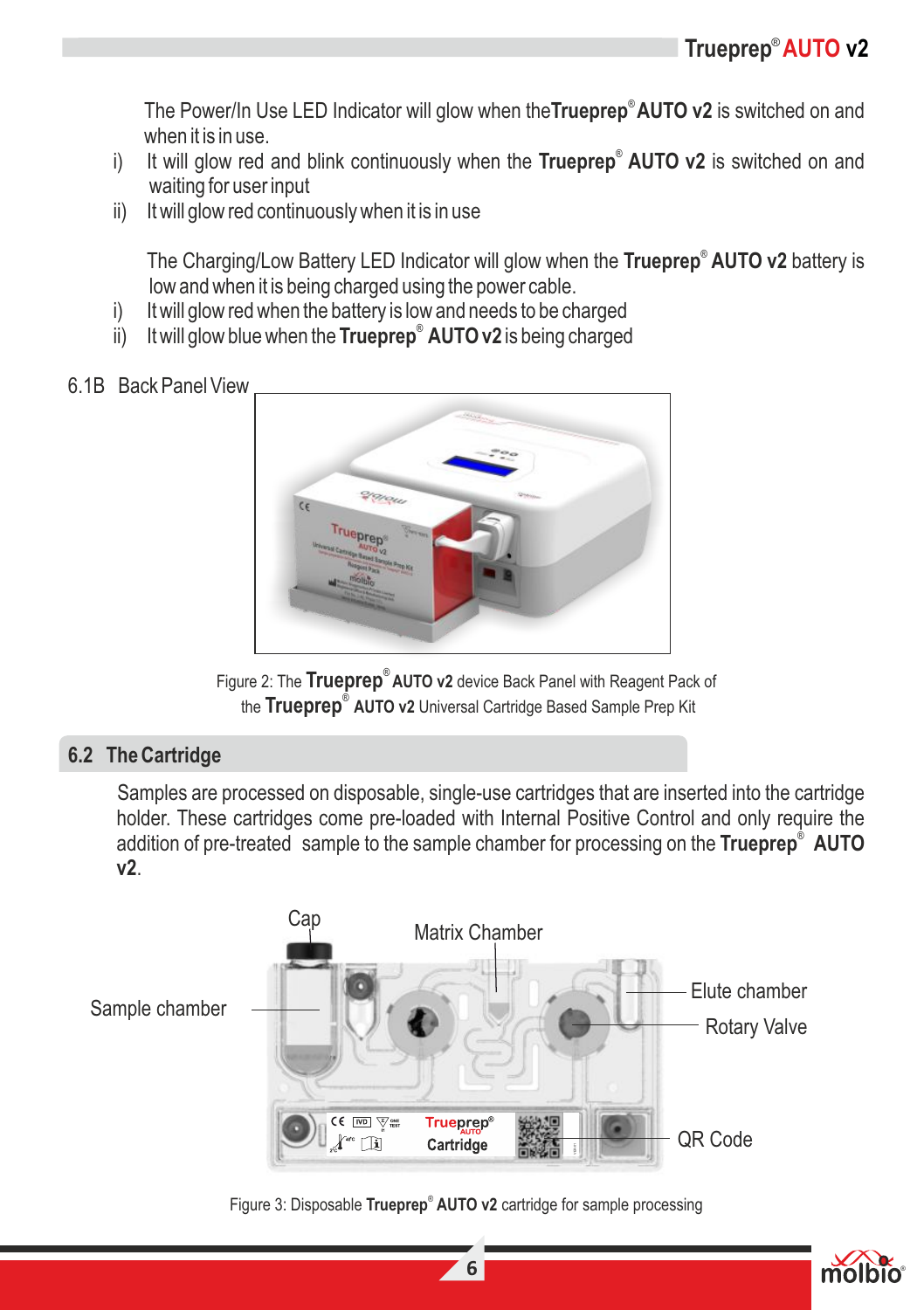#### ® **7 Using the Trueprep AUTO v2**

- ® **7.1 Charging/Using the Trueprep AUTO v2 with the AC Adapter**
- ® 7.1.1 Press the **Power** button to switch on the **Trueprep AUTO v2**

#### 7.1.2 Low battery



If the battery charge is low, you will see the above alert message

The Charging/Low Battery LED Indicator will glow red and you will also hear a beeping sound. The **Trueprep<sup>®</sup> AUTO v2** device can not begin a new run if the battery is low.





7.1.3 If the battery charge is full or sufficient to carry out a run, the Charging/Low Battery LED Indicator will stay off. You may proceed to use **Trueprep<sup>®</sup>AUTO v2** on battery charge. For charging or to use **Trueprep<sup>®</sup>AUTO v2** on mains, connect the **AC Adapter** to the **Charging Port** on the right side of the back panel of the device.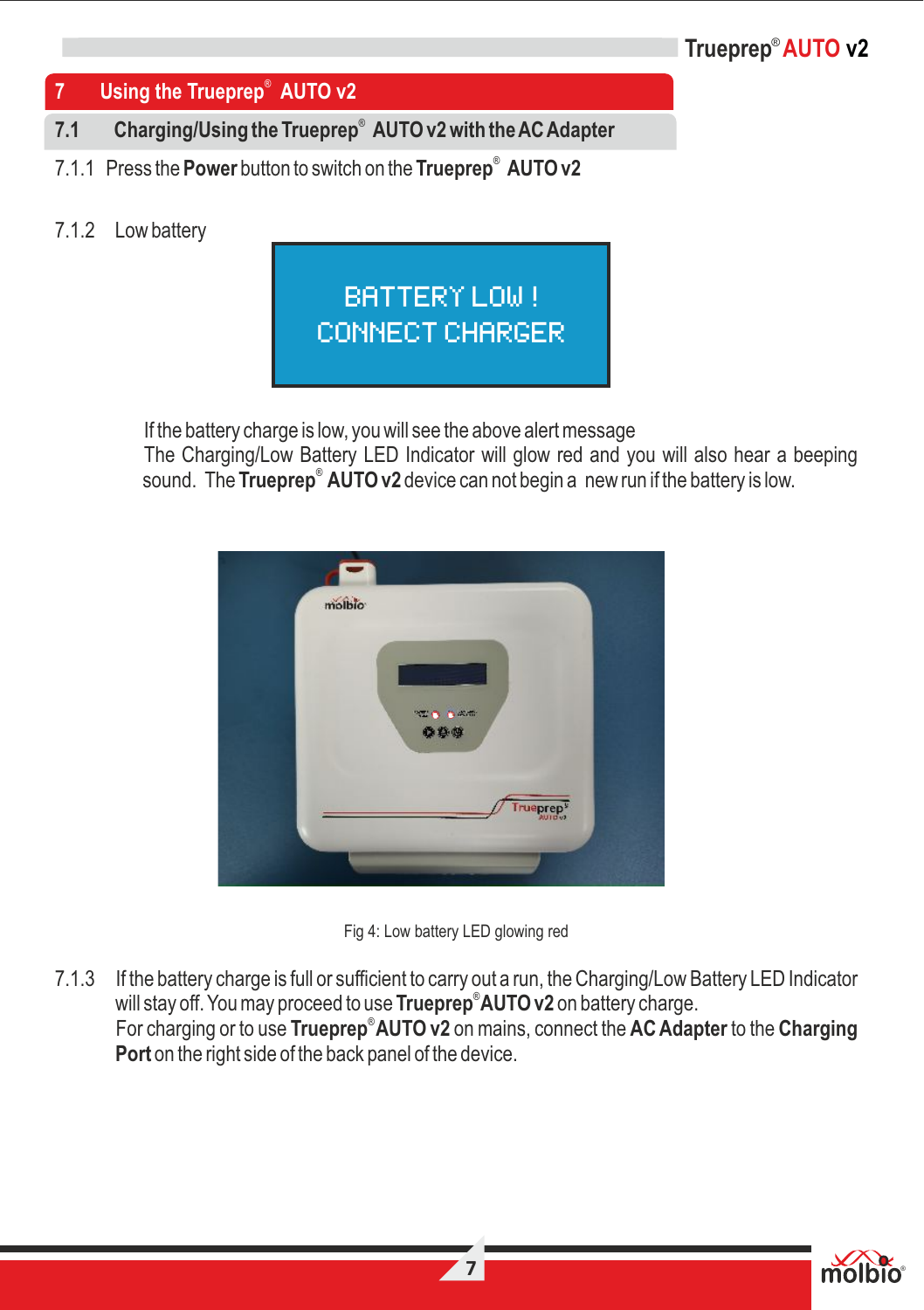

® Figure 5: The Charging Port in right hand side of the Back Panel of the **Trueprep AUTO v2**

- 7.1.4 Connect the other end of the AC Adapter to a mains socket.
- 7.1.5 Switch On the mains power.
- ® ® 7.1.6 You can now proceed to use the **Trueprep AUTO v2** using the mains power. If the **Trueprep AUTO v2** is being charged, the charging LED Indicator will glow blue. Charging takes ~3-4 hours (overnight). When charging is complete, the charging LED Indicator will go off. When this happens, please disconnect the AC Adapter unless it is being used to power the device.





#### **7.2 Plugging in the Reagent Bottle Pack of 25 T or Reagent Pack of 50T**

#### **7.2.1 Plugging in the Reagent Bottle Pack of 25 T packsize:**

- ® 1. Before starting a run for the first time, plug in the colour coded reagent bottles from the **Trueprep AUTO** Sample Prep Kit Reagent Pack into the back panel of the device, matching the colour of the cap on the panel with the colour of the reagent bottle cap in the kit using provided Plug-in connector with coloured caps (Figure 7). Discard the reagent bottle cap once the bottle is plugged in.
	- 2. Ensure that the tubing is fully immersed in the liquid upto the bottom of the reagent bottle.

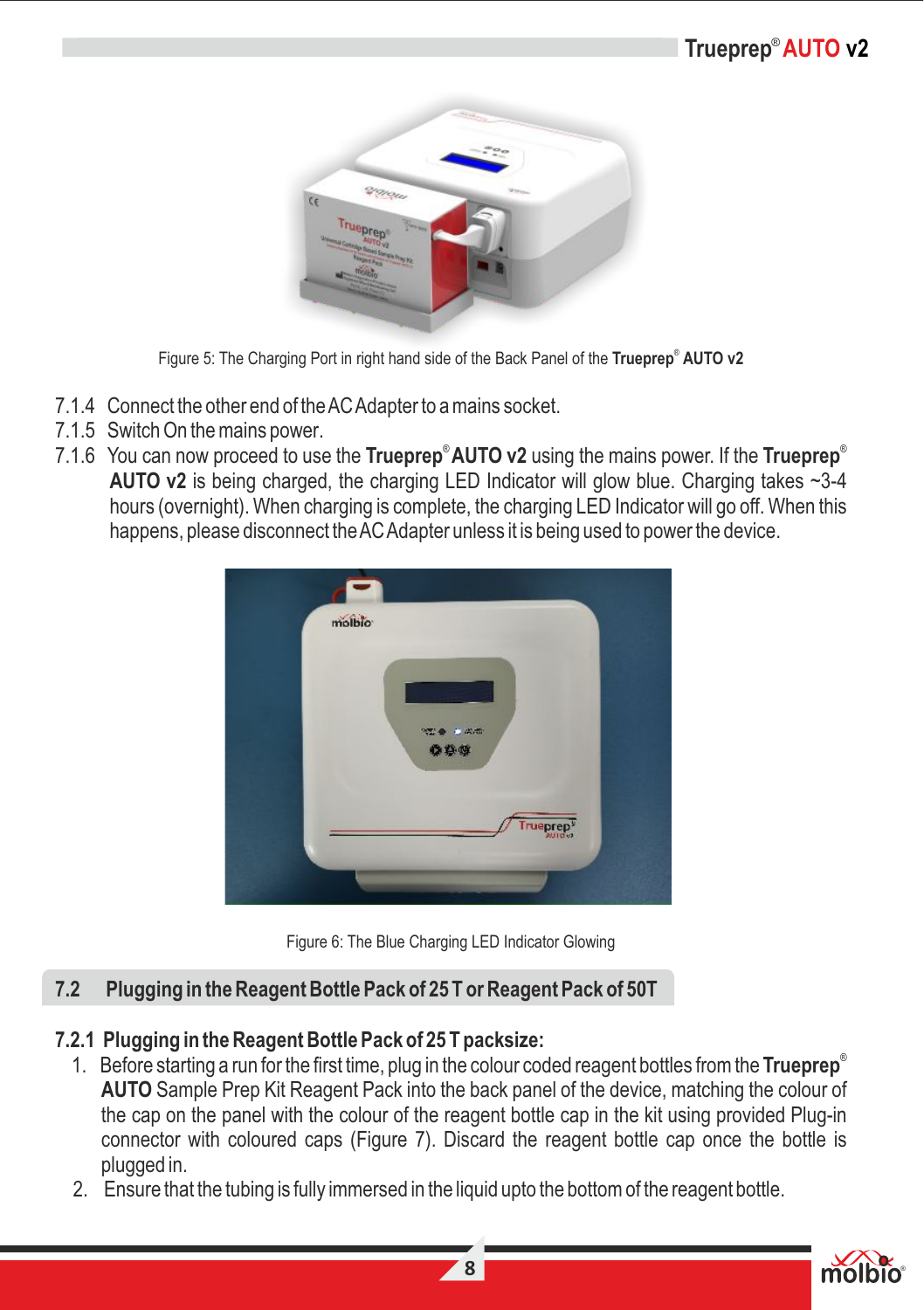- 3. Aset of bottles is sufficient for 25 tests.
- 4. The device will prompt when 25 tests have been completed and the bottles have to be replaced by following manual buffer resetting procedure as per Point No. 7.2.5.1.



® Figure 7: The **Trueprep AUTO v2** Back Panel, with tubing and caps for plugging in reagent bottles from the Reagent Pack of 25T pack size of the **Trueprep<sup>®</sup> AUTO** Universal Cartridge Based Sample Prep Kit

#### **7.2.2 Plugging in the reagent pack of 50T pack size:**

- ® 1. Before starting a run for the first time, plug in the reagent pack from the **Trueprep AUTO v2** Sample Prep Kit to the backside of the device (Figure 8). Discard the used reagent pack in a proper manner.
	- 2. The device will prompt when 50 tests have been completed and the reagent pack have to be replaced by following buffer resetting procedure as per Point No. 7.2.5.1 or 7.2.5.2.



Figure 8: The Trueprep<sup>®</sup> AUTO v2 device Back Panel with Reagent Pack (50T) of the Trueprep<sup>®</sup> AUTO v2 Universal Cartridge Based Sample Prep Kit

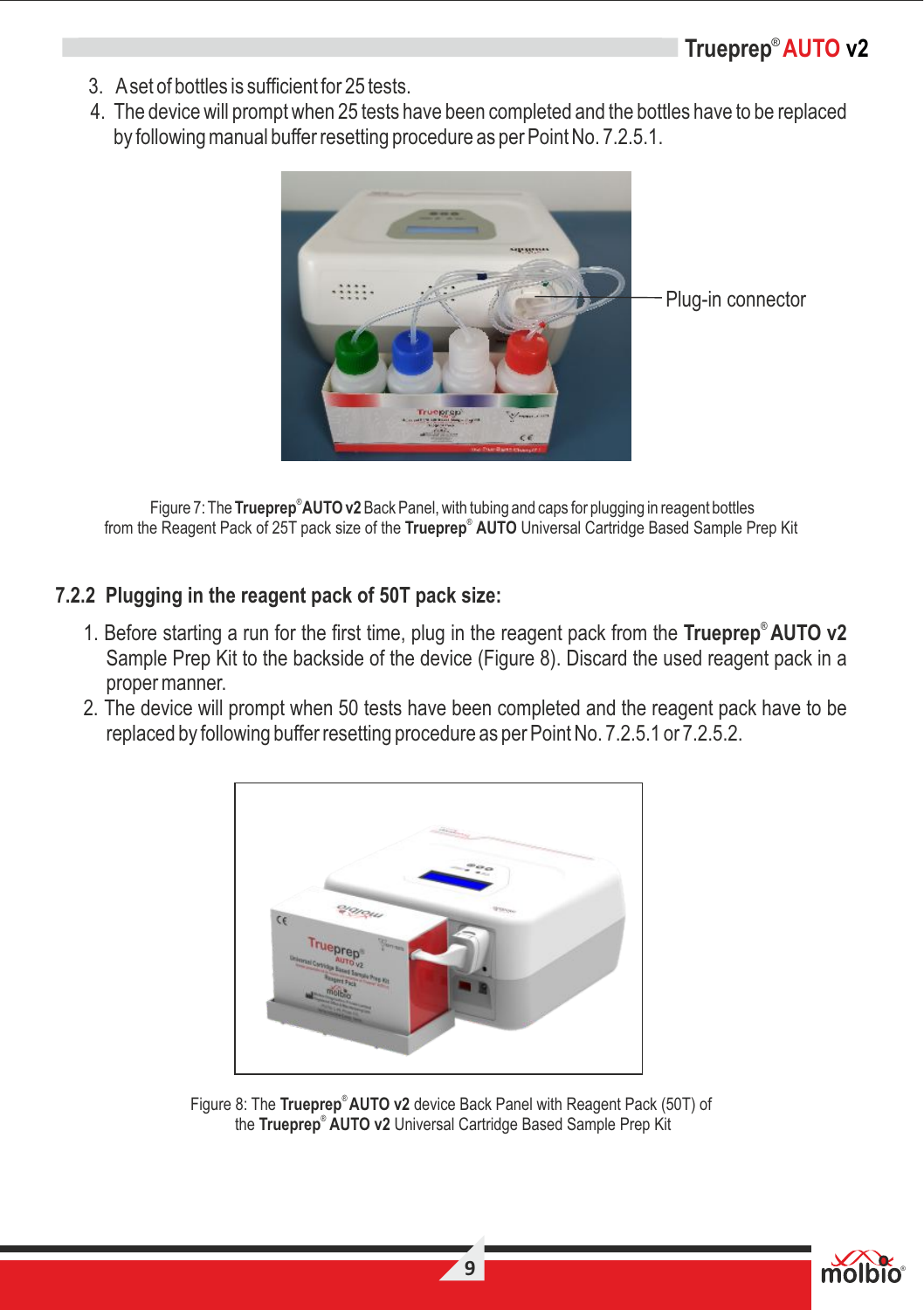#### **7.2.5 Buffer Resetting Procedure**

When buffer count is completed (buffer count=25/50), the device will prompt for changing Reagent pack and resetting buffer count.

#### **7.2.5.1 When QR code scanning disabled:**

Following will be displayed on screen alternatively, once buffer count reaches 25/50.



Press Start and Eject button together, buffer count will reset to zero and following will be displayed.



#### **7.2.5.2 When QR code scanning enabled:**

Following will be displayed on screen alternatively, once buffer count reaches 50.



Press Eject, insert Reagent Reset Card provided with the new Reagent pack, close the tray and press start. Once the buffer count has reset to zero, following will be displayed on screen.



Figure 9: Reagent Reset Card for 50 Tests pack size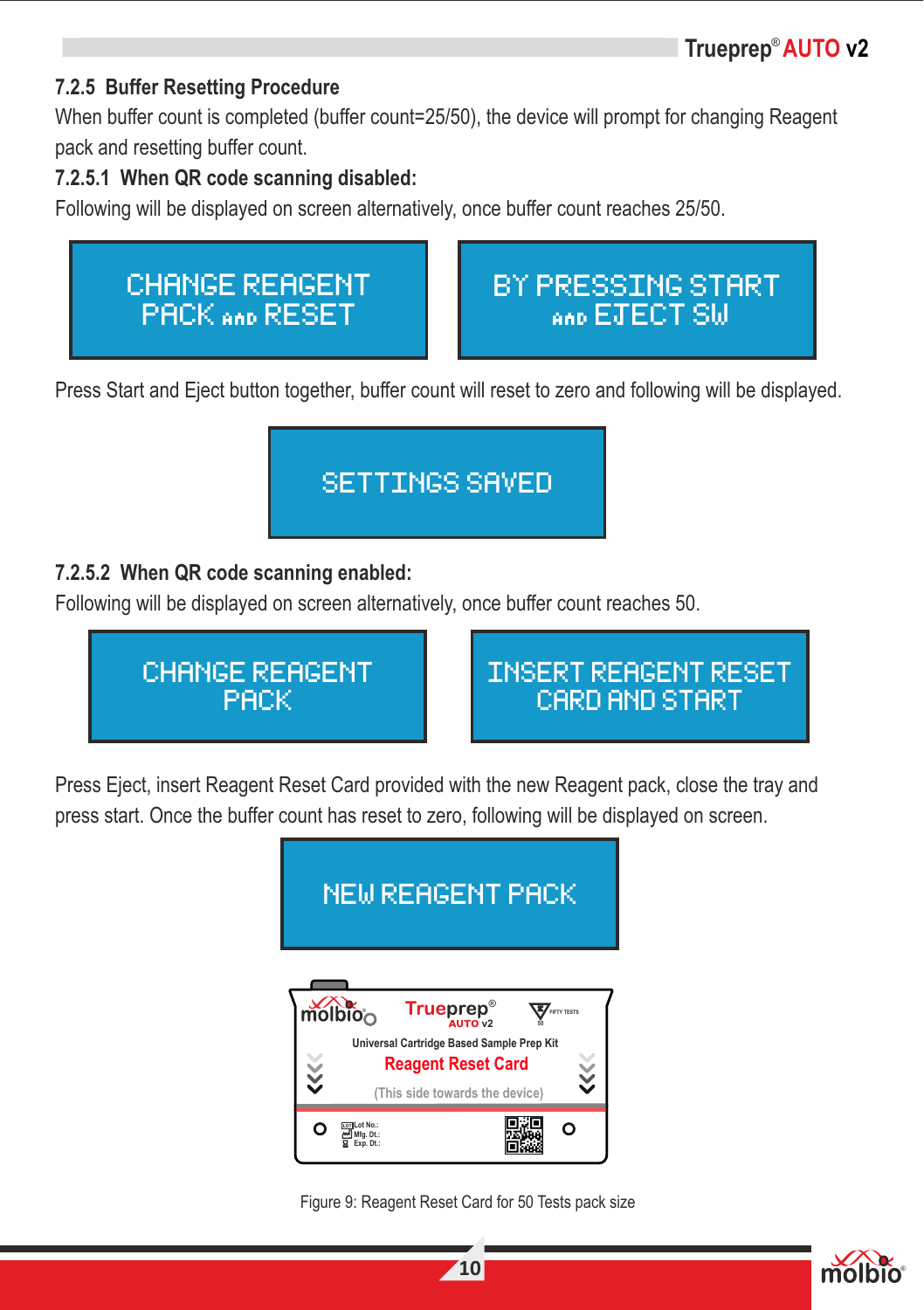#### 7.3 Switching ON/OFF the Trueprep<sup>®</sup> AUTO v2

.

7.3.1 Press the **Power** button to switch on the Trueprep<sup>®</sup> AUTO v2. You will be prompted with the message 'Buffer Count'.



7.3.2 Later you will be prompted with the message for

### TRUEPREP AUTO

7.3.3 Press the Power button, when following screen will be displayed, release the power button.

### SHUTTING DOWN

The device will turn off automatically within 30 seconds.

**7.4 Placing the Cartridge in the device and starting the run**

*Important: Only use the cartridge provided in the corresponding sample prep kits.* 

7.4.1 Press the **Eject** button to open the cartridge holder. You will be prompted with the message



Figure 10: The cartridge holder opened after eject button is pressed

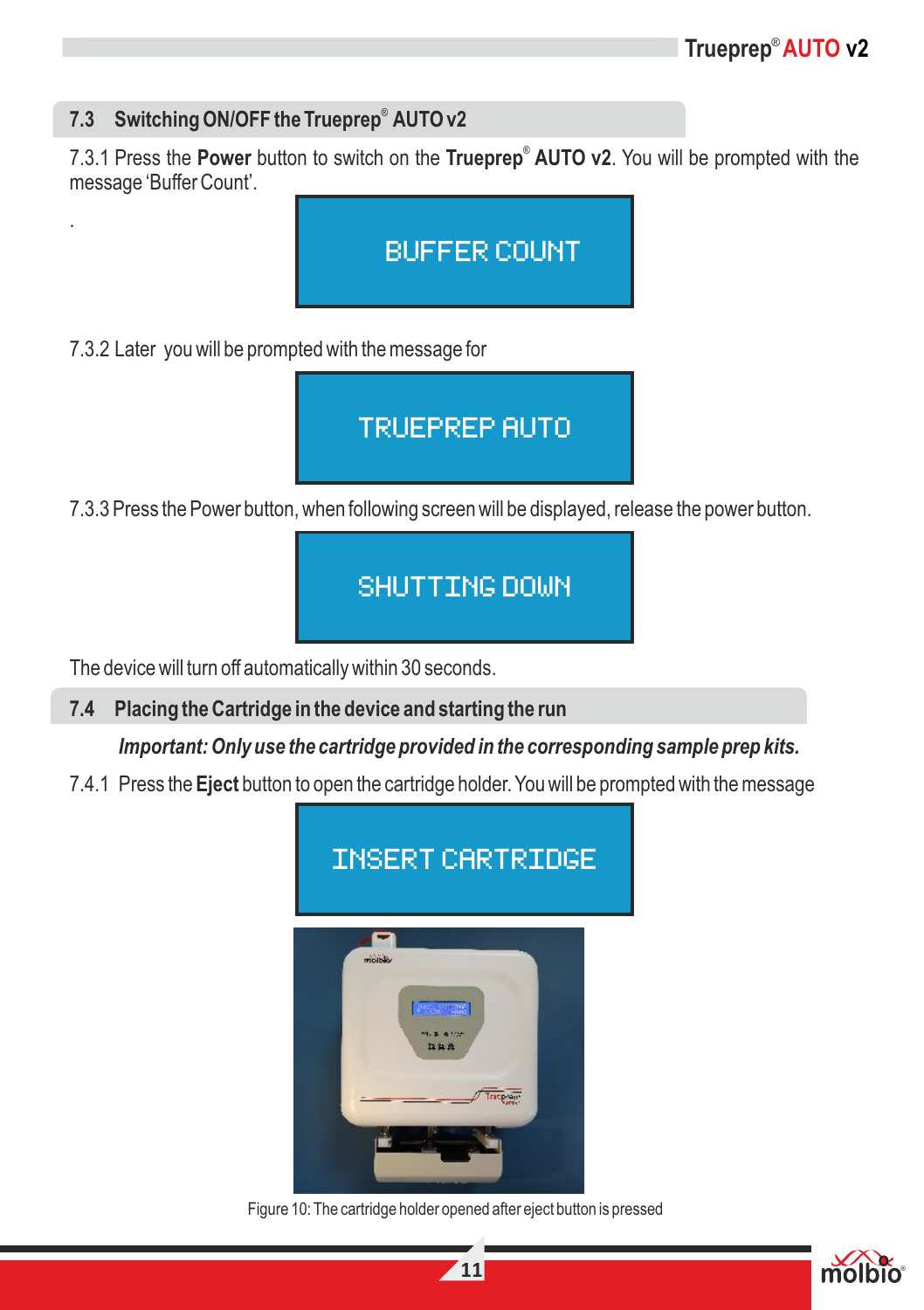® 7.4.2 Take a cartridge out of the Cartridge Pouch from the **Trueprep AUTO v2** Universal Cartridge Based Sample Prep Kit Cartridge pack. The pouch also contains one Elute Collection Tube (ECT) for use at the end of extraction. Place the cartridge, after adding pre-treated sample (sample + lysis reagent) into the sample chamber (see procedure in corresponding Truenat<sup>®</sup> pack insert), in the cartridge holder. Note the orientation of the cartridge is to be placed in picture below.

*Caution: Placing the cartridge in the wrong orientation will cause the cartridge holder to remain open, and the cartridge will not be inserted in the device* 



Figure 11: Cartridge being placed in cartridge holder

7.4.3 Push the cartridge holder gently inwards to close it shut. Press the Start Button to proceed. This is the start of the Trueprep® AUTO v2 sample preparation process. After reading the QR code of Cartridge Extraction process starts. If the QR code is read then the same cartridge cannot be reused. The reagents from the bottle/pouch in the back will be automatically added to the cartridge based on the pre-programmed protocol.



 Figure 12: Cartridge placed in cartridge holder in correct orientation 7.4.4 Once the process is completed the device will give a beep sound with display message as below



The device will automatically eject the cartridge holder. Take out the cartridge and place it on the cartridge stand. Pierce the seal of elute chamber and aspirate out the entire elute into Elute collection

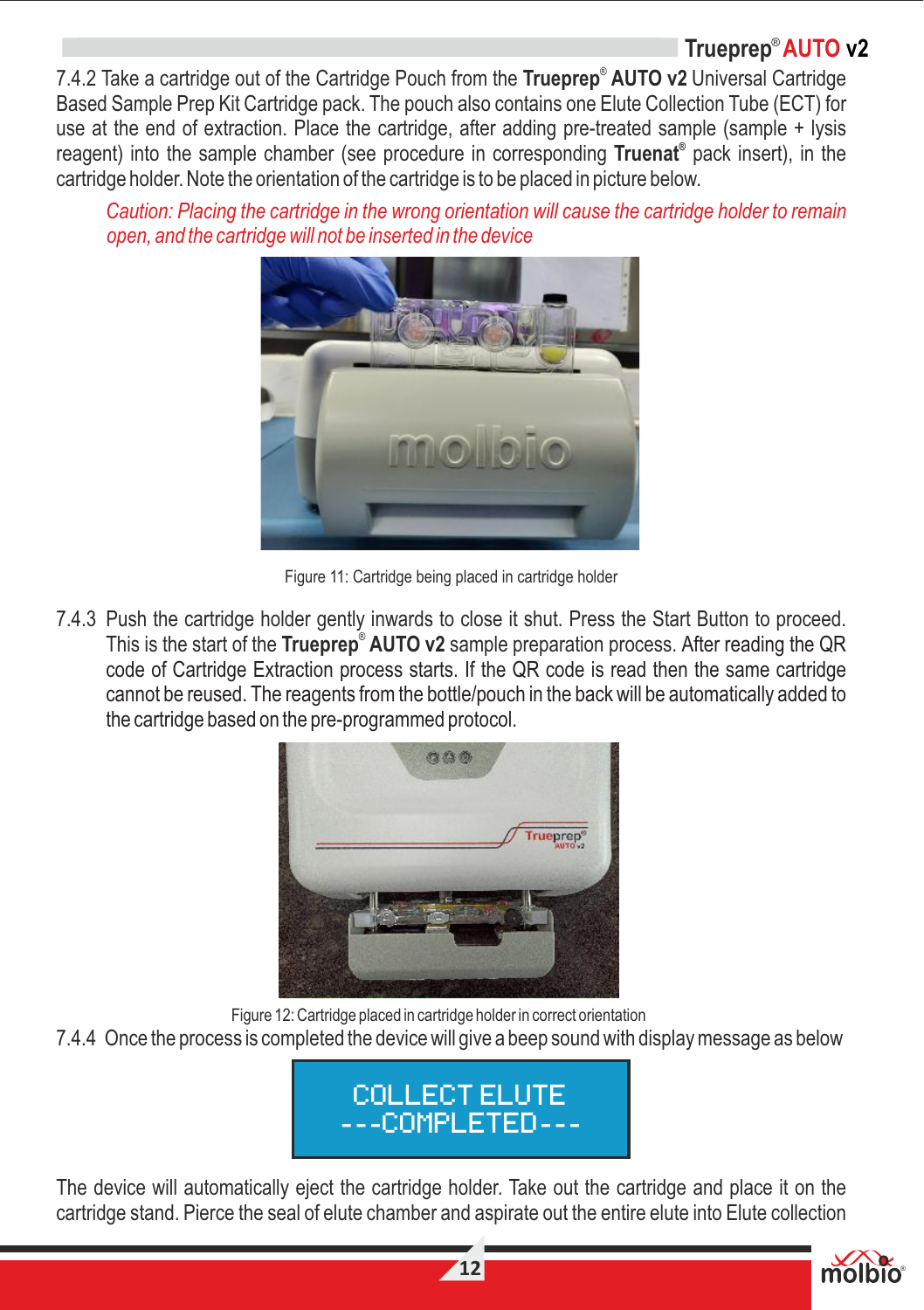tube (ECT) using Disposable transfer pipette provided in the cartridge pack.

Remove the cartridge soon after the completion of Extraction, else there is a chance of Elute getting evaporated and the Final volume becoming Lesser.

7.4.5 Discard the cartridge as per the instructions in Section 8.3.

#### **7.4.6 Tray replacement**

Cartridge holder contains one middle Replaceable tray as shown in Figure 13. Steps for replacement of Replaceable tray are as follows:

#### **Step 1: Removal of the tray:**

Remove the Replaceable tray from cartridge holder as shown in the Figure 14.

#### **Step 2: Placement of the tray:**

2a. Place the Replaceable tray in cartridge holder as shown in Figure 15.

- i. Inspect the Replaceable tray in the cartridge holder.
- ii. If there are liquids spilled in the tray, take out the tray and discard as per the instructions in Section 8.3.
- iii. Clean the cartridge holder with 70% Isopropyl Alcohol (IPA) as described in Section 8.3.
- iv. Replace the removed tray with a new tray and close the cartridge holder. (25 Replaceable trays are provided with the **Trueprep<sup>®</sup> AUTO v2** device. More trays, if required, can be ordered from Molbio).





Figure 13: Replaceable tray in cartridge holder



Figure 14: Removal of Replaceable Tray from cartridge holder

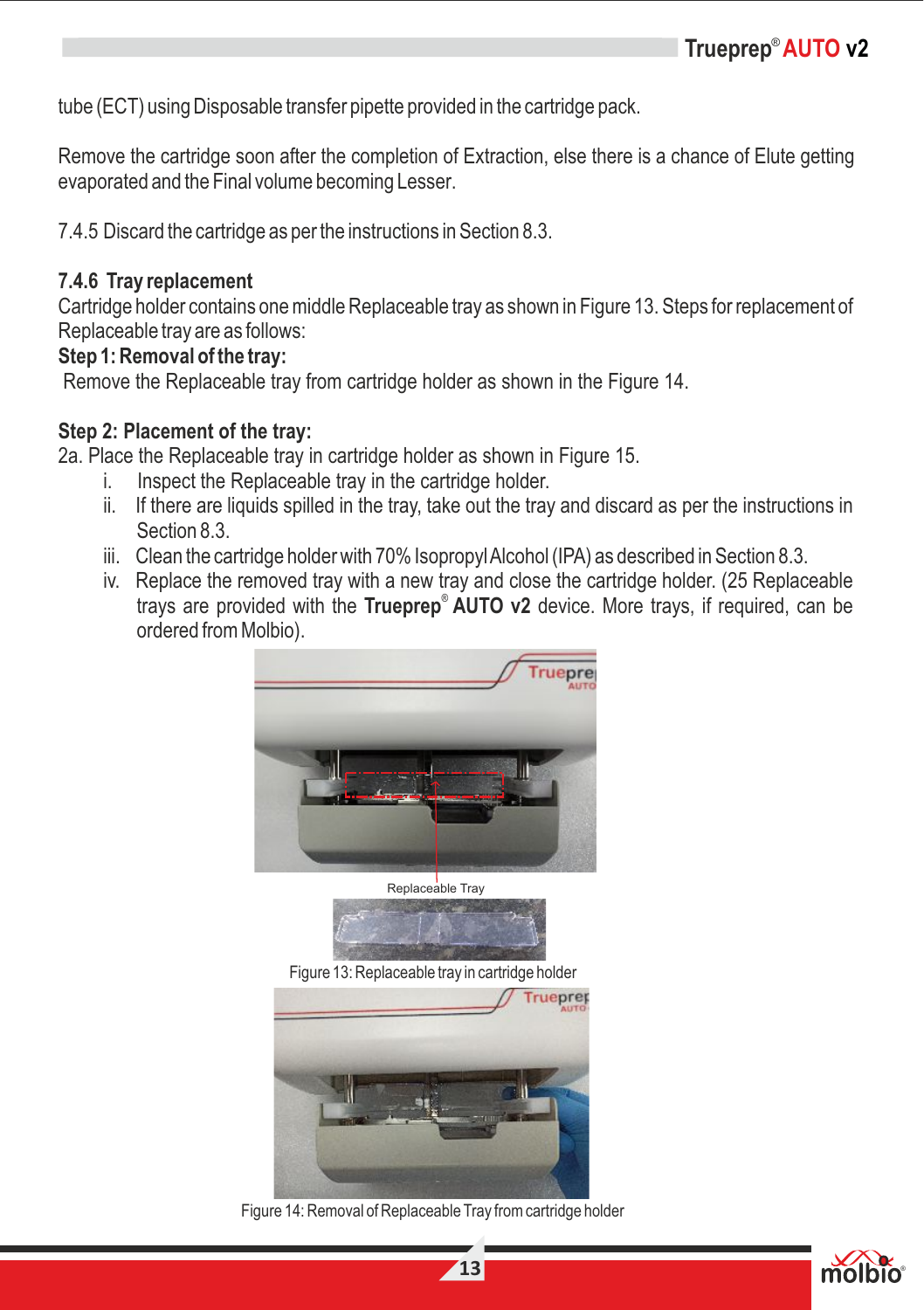

Figure 15: Replacement of discarded Replaceable tray with new

#### **8 Errors, Alerts and Maintenance**

**8.1 Error Messages**

| <b>Error</b><br>Code | Display message                                                      | <b>Error Type</b> | <b>Description</b>                                                                                                                                                        |
|----------------------|----------------------------------------------------------------------|-------------------|---------------------------------------------------------------------------------------------------------------------------------------------------------------------------|
| E1                   | E1:CARTRIDGE<br><b>VALVE ERROR</b><br><b>PRESS ETECT</b><br>TO EXIT  | Cartridge Errors  | The Screen displays the error message<br>"E1:CARTRIDGE VALVE ERROR" and<br>instruction "Press Eject to exit" alternatively.<br>Solution:<br>Contact Molbio's support team |
| E <sub>2</sub>       | E2:CARTRIDGE<br><b>ERROR</b><br><b>PRESS ETECT</b><br><b>TO EXIT</b> |                   | The Screen displays the error message<br>"E2:CARTRIDGE ERROR" and instruction<br>"Press Eject to exit" alternatively.<br>Solution:<br>Contact Molbio's support team       |
| E <sub>3</sub>       | E3:CARTRIDGE<br>CLOGGED<br><b>PRESS ETECT</b><br>TO EXTT             |                   | The Screen displays the error message<br>"E3:CARTRIDGE CLOGGED" and<br>instruction "Press Eject to exit" alternatively.<br>Solution:<br>Contact Molbio's support team     |

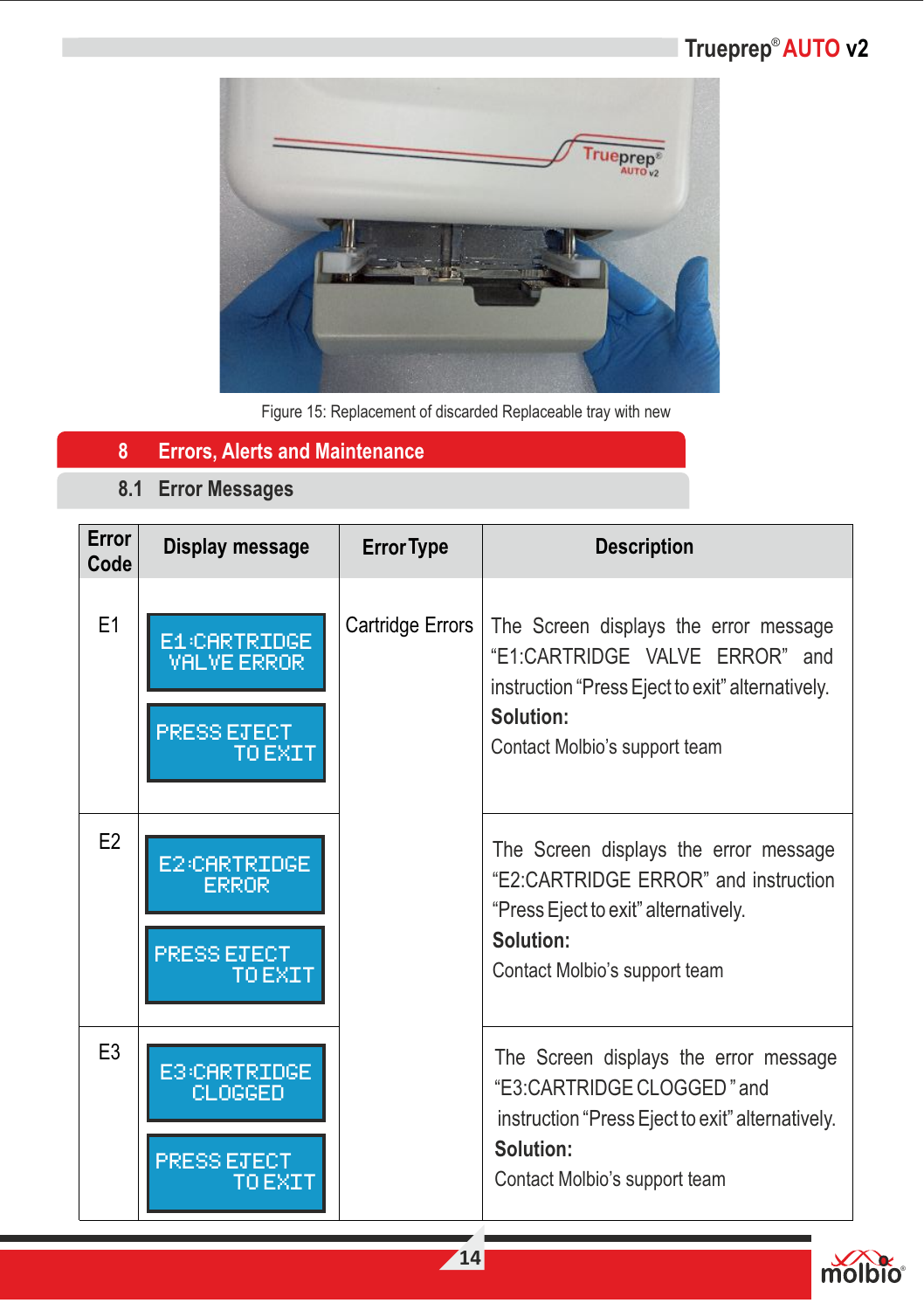| Error<br>Code  | Display message                                                 | <b>Error Type</b>                             | <b>Description</b>                                                                                                                                                            |
|----------------|-----------------------------------------------------------------|-----------------------------------------------|-------------------------------------------------------------------------------------------------------------------------------------------------------------------------------|
| E <sub>4</sub> | E4:USED<br>CARTRIDGE<br><b>PRESS ETECT</b><br><b>TO EXIT</b>    | Cartridge Errors                              | The Screen displays the error message<br>"E4:USED CARTRIDGE" and instruction<br>"Press Eject to exit" alternatively.<br>Solution:<br>Use new cartridge                        |
| E <sub>5</sub> | <b>ES:EXPIRED</b><br>CARTRIDGE<br>PRESS ETECT<br><b>TO EXIT</b> |                                               | The Screen displays the error message<br>"E5:EXPIRED CARTRIDGE"<br>and<br>instruction "Press Eject to exit" alternatively.<br>Solution:<br>Check the Expiry Date of cartridge |
| E <sub>6</sub> | E6: CARTRIDGE<br>NOT LOADED<br><b>PRESS ETECT</b><br>TO EXIT    |                                               | The Screen displays the error message<br>"E6:CARTRIDGE NOT LOADED" and<br>instruction "Press Eject to exit" alternatively.<br>Solution:<br>Contact Molbio's support team      |
| E7             | E7:EXPIRED<br>RESET CARD<br><b>PRESS ETECT</b><br>TO EXIT       | <b>Reagent Pack</b><br>Errors and<br>Warnings | The Screen displays the error message<br>"E7:EXPIRED RESET CARD" and<br>instruction "Press Eject to exit" alternatively.<br>Solution:<br>Check the Expiry Date                |
| E <sub>8</sub> | E8:USED<br>RESET CARD<br><b>PRESS ETECT</b><br>TO EXIT          |                                               | The Screen displays the error message<br>"E8:USED RESET CARD" and instruction<br>"Press Eject to exit" alternatively.<br>Solution:<br>Use new Reset card                      |

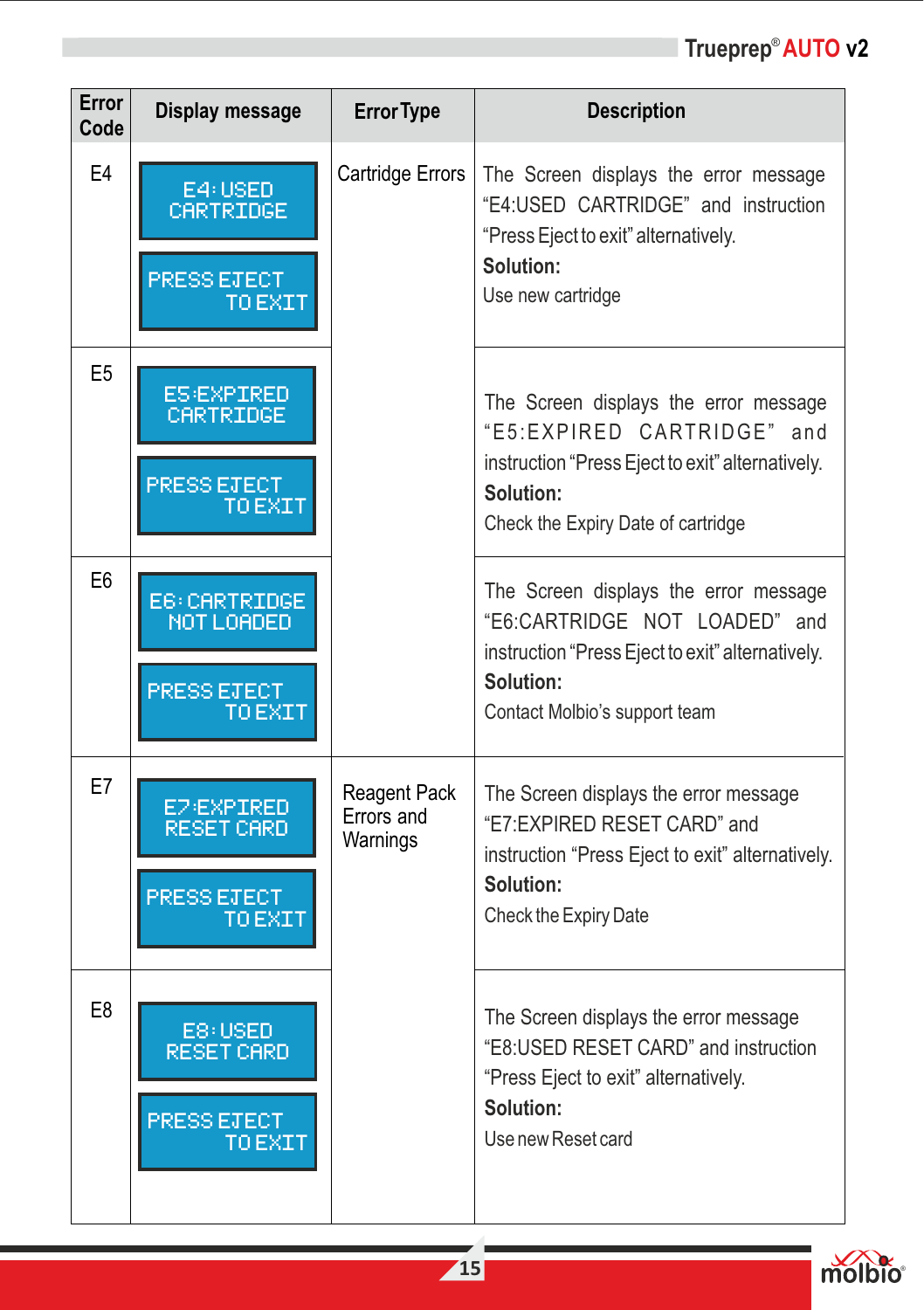| Error<br>Code   | <b>Display message</b>                                                                                   | <b>Error Type</b>                             | <b>Description</b>                                                                                                                                                                                                               |
|-----------------|----------------------------------------------------------------------------------------------------------|-----------------------------------------------|----------------------------------------------------------------------------------------------------------------------------------------------------------------------------------------------------------------------------------|
| E9              | RESET CARD<br>READ ERROR<br>PRESS ETECT<br><b>TO EXIT</b>                                                | <b>Reagent Pack</b><br>Errors and<br>Warnings | The Screen displays the error message<br>"E9: RESET CARD READ ERROR" and<br>instruction "Press Eject to exit" alternatively.<br>Solution:<br>Contact Molbio's support team                                                       |
| E <sub>10</sub> | E10: INVALID<br><b>RESET CARD</b><br><b>PRESS ETECT</b><br><b>TO EXIT</b>                                |                                               | The Screen displays the error message<br>"E10:INVALID RESET CARD" and<br>instruction "Press Eject to exit" alternatively.<br>Solution:<br>Contact Molbio's support team                                                          |
| E11             | E11/RTD-<br><b>LERROR</b>                                                                                | Device<br>Errors and<br>warnings              | The Screen displays the error message<br>"E11:RTD-L ERROR"<br>Note: This is for Lysis Heater<br>Solution: Contact Molbio's support team                                                                                          |
| E <sub>12</sub> | E12 RTD-<br><b>E ERROR</b>                                                                               |                                               | The Screen displays the error message<br>"E12:RTD- E ERROR"<br>Note: This is for Elution Heater<br>Solution: Contact Molbio's support team                                                                                       |
| E13             | E13/SELF TEST<br><b>FAILED</b><br><b>BASE PRESSURE</b><br>P=X.XXX<br><b>PRESS ETECT</b><br><u>U EAIT</u> |                                               | The Screen displays the error message<br>"E13: SELF TEST FAILED" current base<br>pressure value and instruction "Press Eject<br>to exit" alternatively.<br>Solution: Check for any rubber stuck to the<br>Dump Nozzles (D1 & D2) |
| W <sub>1</sub>  | <b>M1/SBC</b><br>NOT RESPONDING                                                                          |                                               | The Screen displays the alert message<br>"W1:SBC NOT RESPONDING" for 2<br>seconds.<br>Solution: Contact Molbio's support team                                                                                                    |

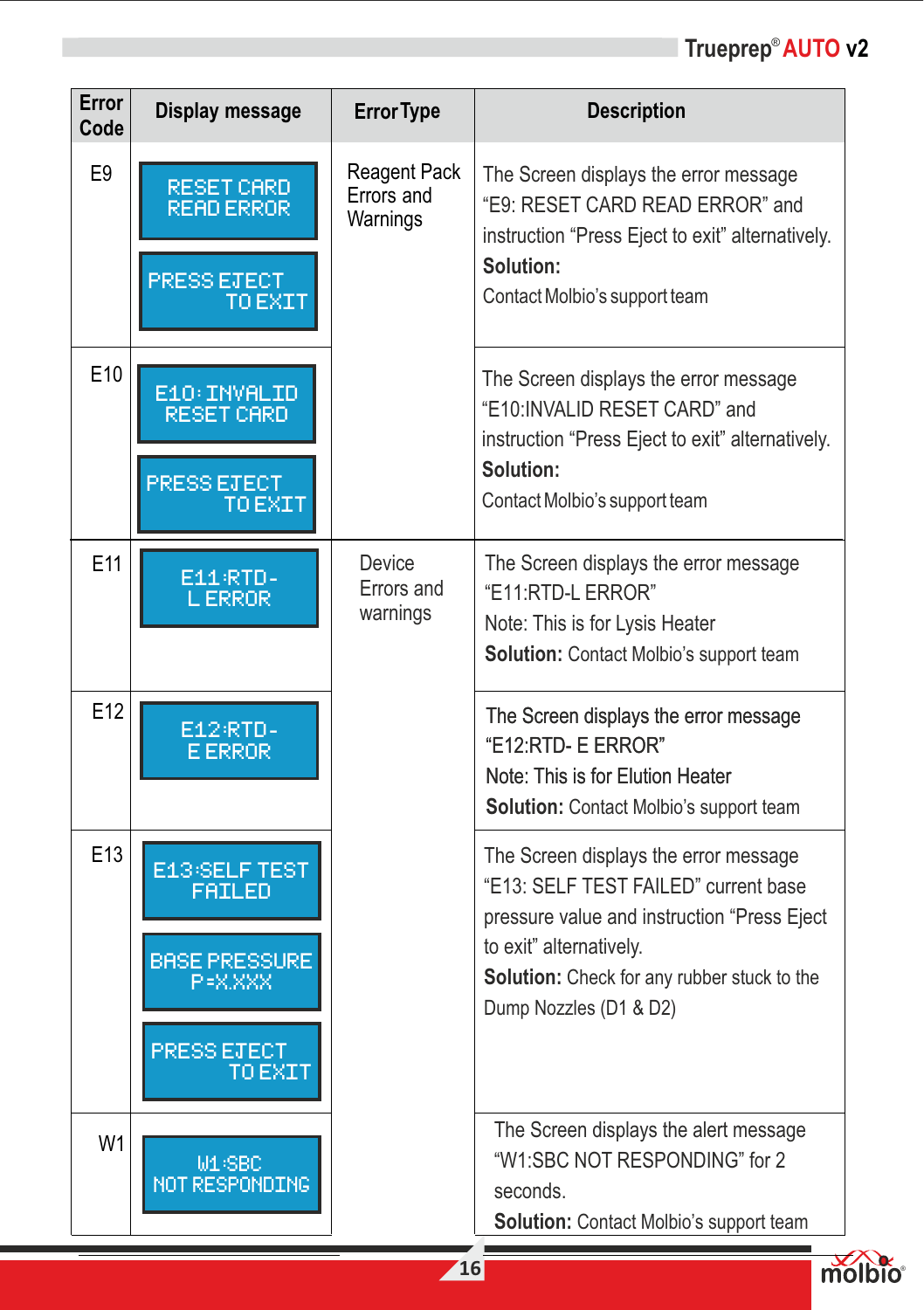| Code            | Display message                                                      | <b>Error Type</b>                | <b>Description</b>                                                                                                                                                                      |
|-----------------|----------------------------------------------------------------------|----------------------------------|-----------------------------------------------------------------------------------------------------------------------------------------------------------------------------------------|
| W <sub>2</sub>  | <b>M2RUNABLE TO</b><br>READ CARTRIDGE                                | Device<br>Errors and<br>warnings | The Screen displays the alert message<br>"W2:UNABLE TO READ CARTRIDGE" for<br>2 seconds<br>Solution: Contact Molbio's support team                                                      |
| W <sub>3</sub>  | M3:BATTERY LOW!<br><b>CONNECT CHARGER</b>                            |                                  | The Screen displays the alert message<br>"W3:BATTERY LOW! CONNECT<br>CHARGER" until charger is connected.                                                                               |
| E14             | E14: CARTRIDGE<br>ERROR (ELUTION)<br><b>PRESS ETECT</b><br>TO EXIT   | Cartridge<br>Errors              | The Screen displays the error message<br>"E14: CARTRIDGE ERROR (ELUTION)"<br>and instruction "Press Eject to Exit"<br>alternatively.<br><b>Solution:</b> Contact Molbio's support team. |
| E <sub>15</sub> | E15: CARTRIDGE<br>CLOGGED (ELUTION)<br><b>PRESS ETECT</b><br>TO EXIT |                                  | The Screen displays the error message<br>"E15: CARTRIDGE CLOGGED (ELUTION)<br>" and instruction "Press Eject to Exit"<br>alternatively.<br>Solution: Contact Molbio's support team.     |

#### **8.2 User Menu**

#### **8.2.1 Accessing Menu**

**®** Ÿ Press and hold 'Start Button' and 'Power Button' on the **Trueprep AUTO v2**. Firmware Version and Total run status counts will be displayed on the screen as given below.





• Release both the buttons, when following is displayed.

- MENU -

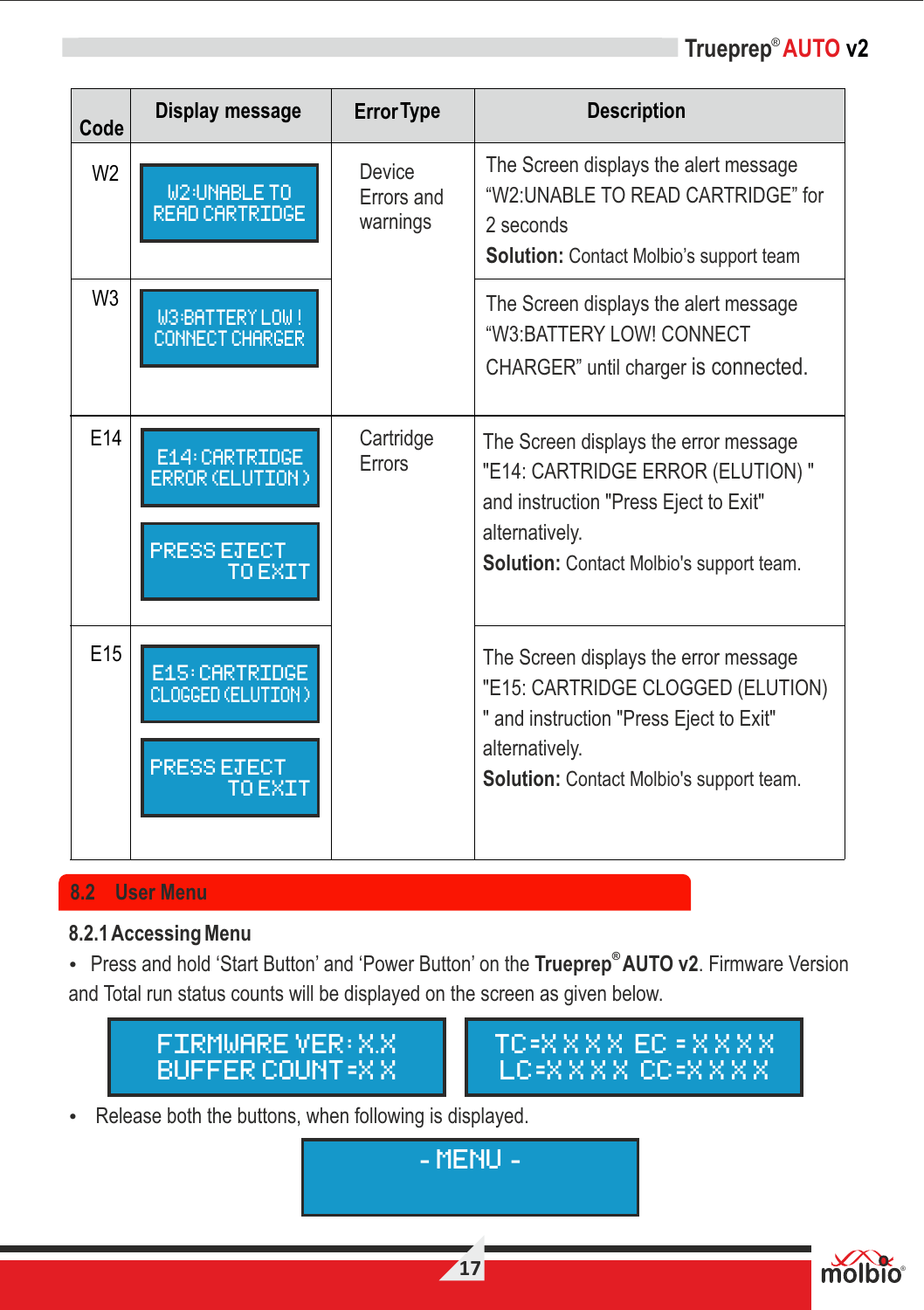In the menu, the first line of LCD display shows different function options. The second line displays navigating options for next (>: Eject Button) and back (< : Start Button). The 'Power Button' allows selection of currently displayed item.

#### **8.2.2 Exiting User Menu**

Navigate to and select following item to exit from the menu.

**Note:** Shutdown is disabled in menu; in order to shutdown the device, user must exit from menu and press Power Button.

#### **8.2.3 Flushing Procedure**

- . Replace Reagent Pack for 25 T or 50T with Distilled water, using provided Plug-in connector.
- Select "Flush" menu and once it is selected tray will be ejected. Following screens will toggle with 2 seconds interval.



- Insert cartridge and press start, the flushing process will begin.
- The cartridge will be ejected once flushing is completed, following will be displayed on screen and device will go back to menu.



INSERT CARTRIDGE AND PRESS START

Press Power button to exit without flushing.

FLUSH COMPLETED

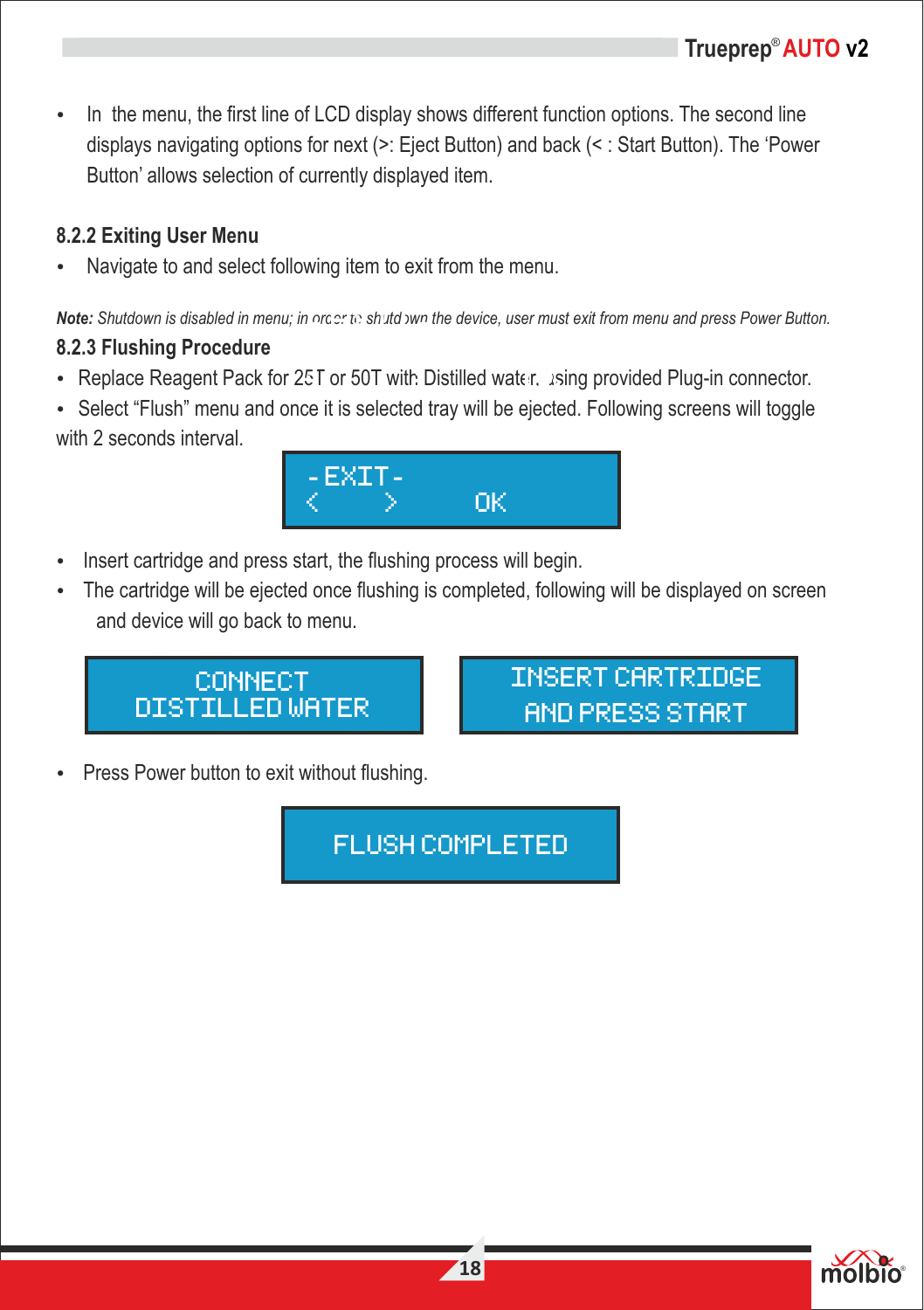#### **8.3 Maintenance**

#### **8.3.1 Disposal of consumables**

Discard the used cartridges, Replaceable trays, reagent bottles and other consumables in 0.5% Sodium Hypochlorite. Let the items remain submerged in the solution for 30 minutes and then dispose as per the medical waste guidelines in your region.

#### **8.3.2 Cleaning**

The surface of the device should be cleaned using freshly prepared 0.5% Sodium Hypochlorite solution and a clean cloth or tissue. This should be done once everyday and/or when the device is moved to a different work space.

#### **8.3.3 Spills**

If you notice a spill in the Replaceable tray placed in the cartridge holder, dispose the tray. Clean the insides of the cartridge holder with clean cloth or tissue or swab dipped in 70% Isopropyl Alcohol (IPA). Wait for 5 minutes before inserting a new Replaceable tray into the holder.

#### **8.3.4 Disposal of Instrumentation**

Do not Dispose off Instrument as unsorted municipal waste. Contact Molbio for collection of instrument.

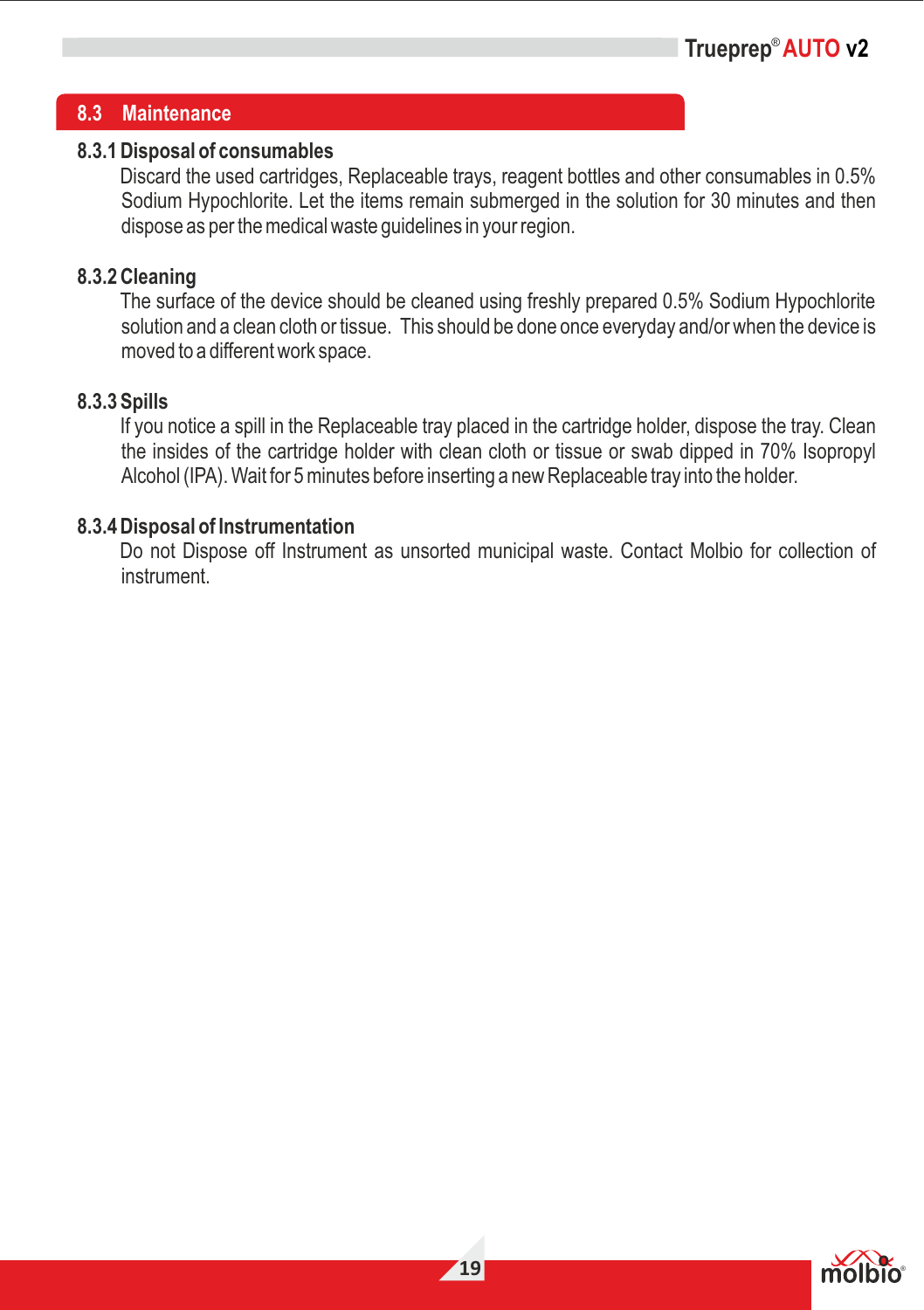### Symbol keys

| <b>Symbols</b>          | <b>Description of Symbol key</b>                               |
|-------------------------|----------------------------------------------------------------|
| <b>IVD</b>              | In Vitro Diagnostic Medical Device                             |
|                         | Keep away from sunlight                                        |
| REF                     | Catalogue number                                               |
| <b>EC</b><br><b>REP</b> | Authorised Representative in<br>the European Community         |
| SN                      | Serial number                                                  |
|                         | Temperature limitation                                         |
| H                       | Consult Instructions for use                                   |
|                         | Manufacturer                                                   |
|                         | The WEEE (Waste Electrical and<br>Electronic Equipment) symbol |

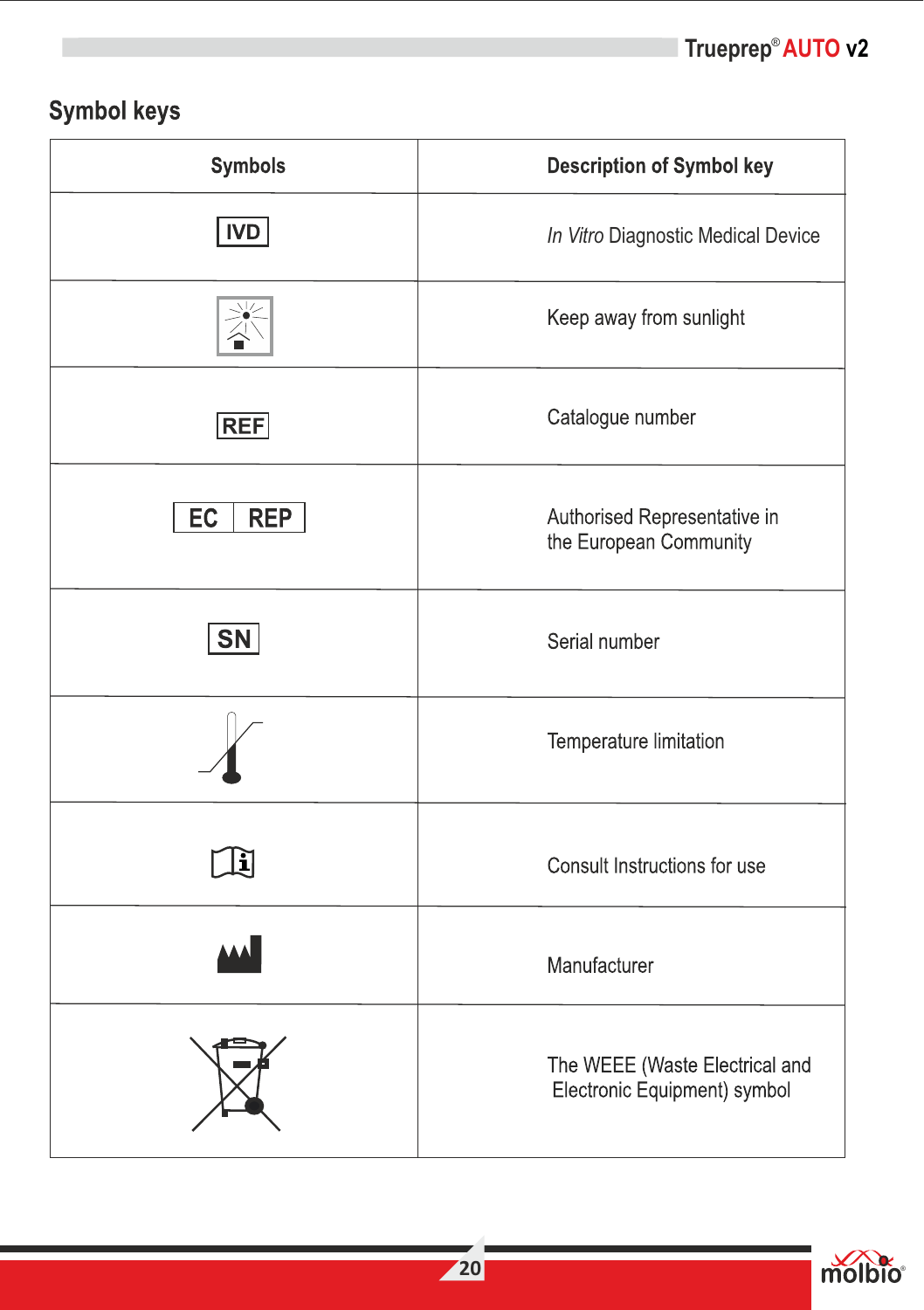### Symbol keys

| <b>Symbols</b>              | <b>Description of Symbol key</b>                               |
|-----------------------------|----------------------------------------------------------------|
|                             | This Side Up                                                   |
| MEDICAL<br>ELECTRON<br>RUSH | <b>Medical Electronic Rush</b>                                 |
|                             | Do Not Stack                                                   |
|                             | Fragile                                                        |
| <b>KFFP DR</b>              | Keep Dry                                                       |
|                             | Fully automatic operation                                      |
|                             | Portable                                                       |
|                             | Rapid sample prepping                                          |
|                             | Mains / rechargeable battery powered                           |
|                             | Trueprep® AUTO v2 Universal Cartridge<br>Based Sample Prep Kit |